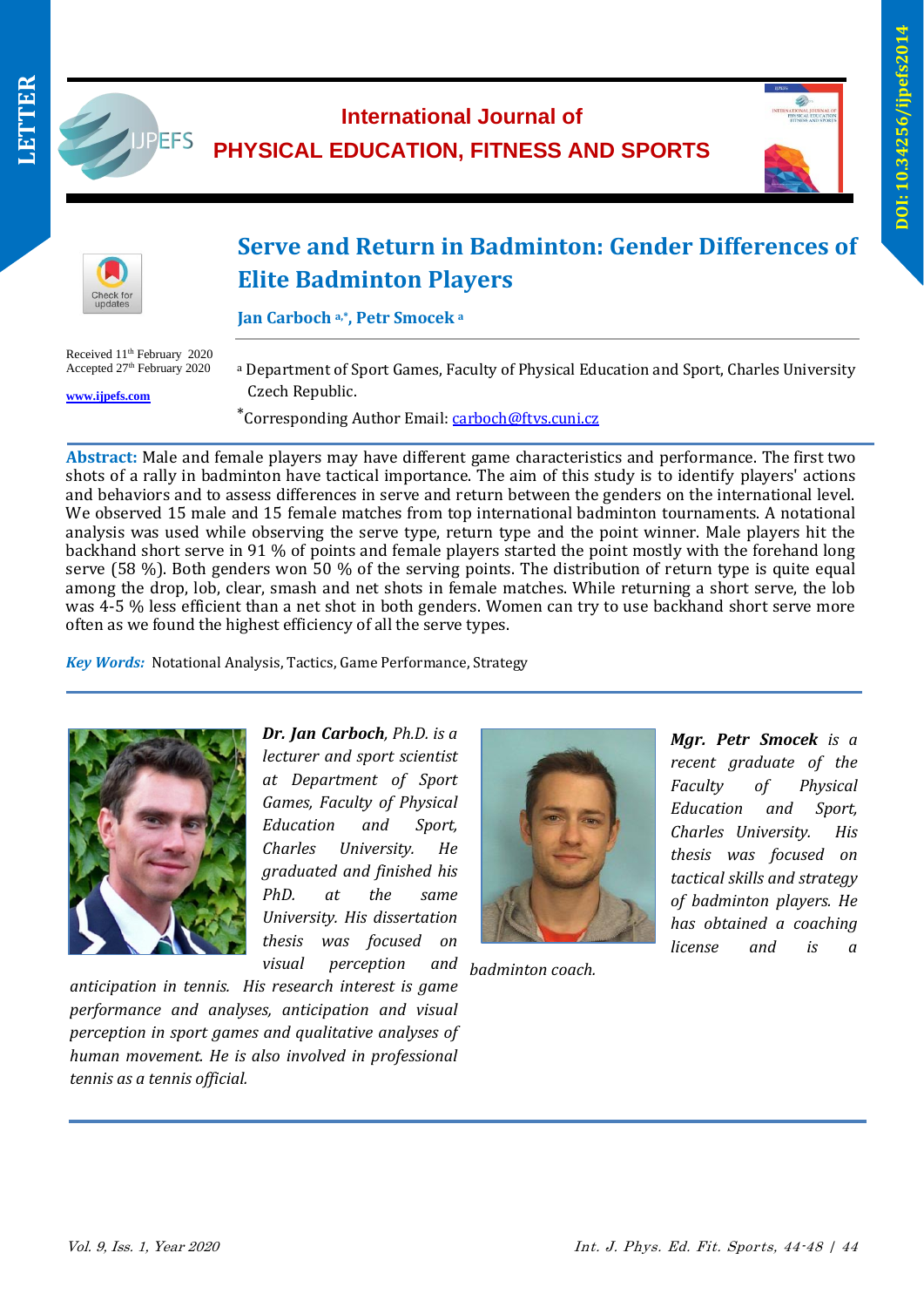# **1. Introduction**

Badminton is a fast and dynamic sport that involves quick reactions, fast movements and highspeed shots. Previously it was reported, that the rally in badminton has on average  $5-9$  shots  $[1-4]$ . The first two shots of a rally in badminton have tactical importance. The player can serve different types of serves and hit various types of return shots that impact the outcome of the rally  $[5, 6]$ . The most common serve in male competitions is the short serve [7]. The short serve should fly as low as possible over the net towards the service line to avoid the receiver's high impact point  $[8]$ . The long serve has a high ball trajectory towards the baseline (long service line) forcing the opponent to push back and hitting his return shot from the back of the court. The long serve is usually indicated by a server's backswing unless it is a flick serve (the server indicates to serve a short serve, but he hits a long serve with a minimum backswing and a lower trajectory to surprise the opponent). The serves can be played either by a forehand or backhand. The high serve is usually more used in female matches. Differences in game characteristics have been found between the elite male and female matches [1]. The return shot can be either offensive or defensive, depending on the serve quality. It depends if the receiver can intercept the short serve above the net, or if he/she can smash the high serve. Other basic shots are drop, lob, drive, clear or net shot.

Notational analyses of the matches can provide important information about the game performance or game characteristic, which can be useful for a scientist and coaches  $[1, 9, 10]$ . It has been proposed the male and female players have different game characteristics, strategy and tactics [4, 11]. The aim of this study is to identify players' actions and behaviors and to assess differences in serve and return between genders on the international level.

## **2. Method**

#### *2.1 Materials and Procedures*

We observed 15 male and 15 female matches from top international badminton tournaments

(World Championship 2017, All England Open 2017). The male players were aged 25,6±4,7 years and had a mean world ranking of 43,3±46,8. The female players had a mean age of 22,4±3,9 years and the world ranking 7,8±19,6. This study was approved by the Ethics Committee at the Faculty of Physical Education and Sport, Charles University.

A notational analysis was used while observing matches. The matches were available on the internet (youtube.com). The quality of the streamed matches was considered satisfactory for the subsequent analysis. I case of an unclear situation, we had the option to review the action. The analysis was done by one independent evaluator, who was an expert badminton player and coach. In total, we analyzed 1241 male and 1251 female rallies.

#### *2.2 Data Analysis*

We analyzed the first two shots of the point, i.e. the serve and return shot. We observed following variables (1) serve type, i.e. short, flick or long serve; (2) serve execution i.e. forehand or backhand serve; (3) return shot type, i.e. drop, smash, lob, drive, clear or net shot; (4) point winner (to assess the efficiency). Data were analyzed using frequency analysis.

## **3. Results and Discussion**

The servers, both male and female players, won 50 % of their serving points. Details provide table 1. Female players had lower efficiency when they served from the left side. In male matches, there was no difference between the efficiency of serving from the right or the left side.

Male players used only 3 types of serves compared to 5 types of serves in female matches (details in table 2). Similar to  $[4, 12]$ , we found that in most cases men preferred to serve a backhand short serve (in 91 % of rallies), but conversely, women mostly served forehand long serve (in 58 % of rallies). In our study, the female players used the short serve in 38 % of cases (forehand and backhand short serve with even distribution). Valldecabres et al.  $[4]$  reported that also women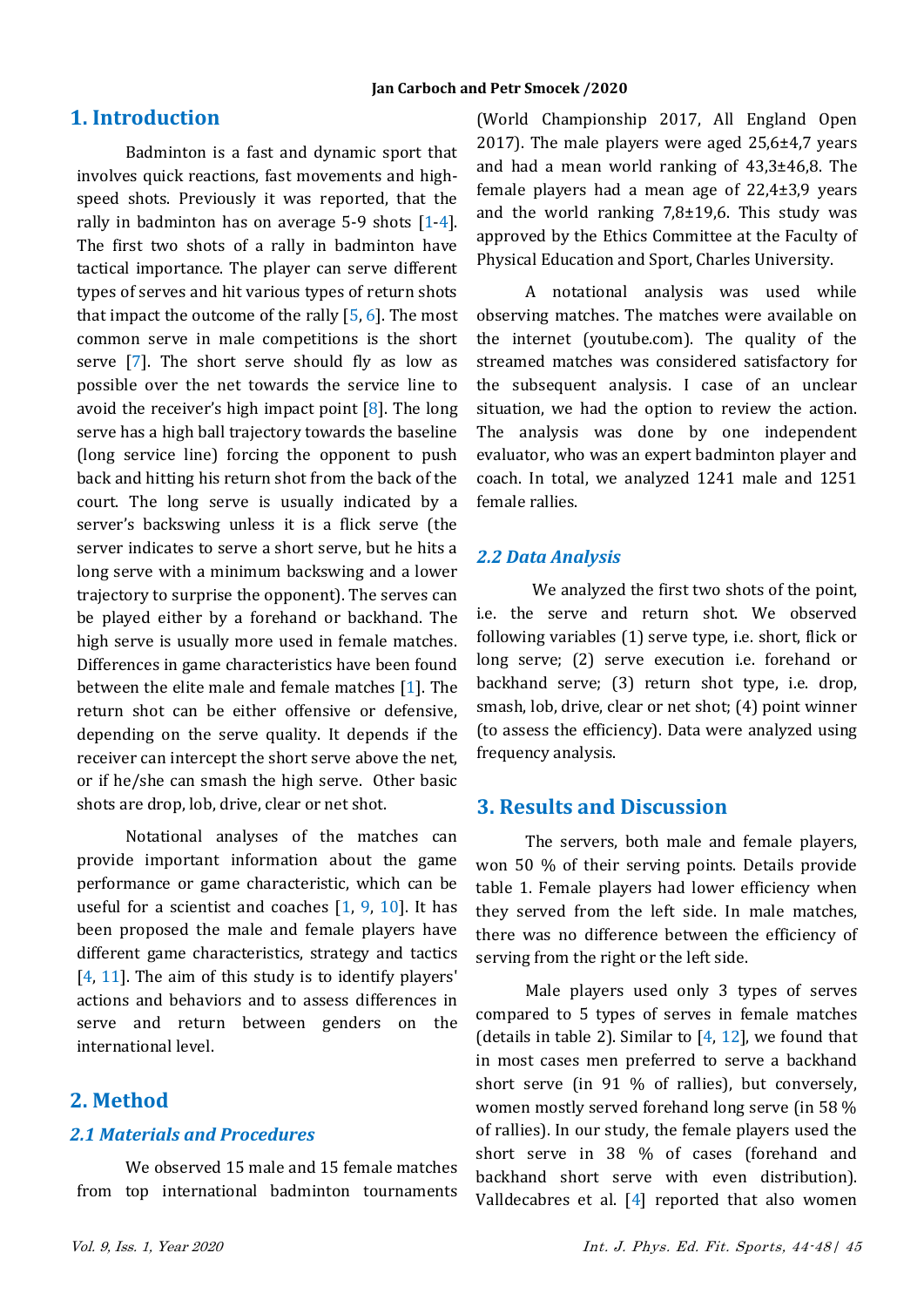used the short serve most, which can be attributed to specific analyses of one match (World Championship final) only. Interestingly, the women reached the highest efficiency when they served the backhand short serve. Various strategies are taking part in women's matches and the long serve tactics and forehand serves make the game characteristics different between the genders. The return shot is based on the serve type delivery. Like in other sports  $[13]$ , the receiver needs to react as soon as possible.

Male players need to return the short serve and therefore the lobs and net shots are the most common (Table 3). The male players used the lob return more often compared to female players. That agrees with Ming et al. [14], who say that men use more lob shots in the match. However, in our study we explain this result due to more short serves in male matches and therefore players hit more shots from the front part of the court close to the net. Male players had a poor efficiency to score a point when they used a drop shot return.

| efficiency between the genders |           |        |                      |            |  |  |
|--------------------------------|-----------|--------|----------------------|------------|--|--|
|                                | Men       |        | Women                |            |  |  |
| Serving<br>side                | Frequency |        | Efficiency Frequency | Efficiency |  |  |
| Right                          | 629       | 51,0 % | 635                  | 52,0 %     |  |  |
| Left                           | 612       | 50,8%  | 616                  | 48.7 %     |  |  |
| Total                          | 1241      | 50,9%  | 1251                 | 50,4 %     |  |  |

**Table 1** Comparison of serving side and  $f$ fficiency between the  $\frac{1}{2}$ 

|         | <b>Table 2</b> Comparison of serve type and efficiency between the |  |  |  |  |
|---------|--------------------------------------------------------------------|--|--|--|--|
| genders |                                                                    |  |  |  |  |

|                |           | Men        |           | Women      |
|----------------|-----------|------------|-----------|------------|
| Serve type     | Frequency | Efficiency | Frequency | Efficiency |
| Backhand short | 1131      | 51,2 %     | 231       | 52,8%      |
| Forehand short | 27        | 40.7 %     | 249       | 49,4 %     |
| Backhand flick | 83        | 50.6 %     | 12        | 50,0 %     |
| Forehand flick | $\Omega$  |            | 28        | 46,4 %     |
| Forehand long  | $\Omega$  |            | 731       | 50,1 %     |
| Total          | 1241      | 50.9 %     | 1251      | 50,4 %     |

**Table 3** Comparison of return type and efficiency between the genders

|                | Men  |        | Women                          |            |  |
|----------------|------|--------|--------------------------------|------------|--|
| Return<br>type |      |        | Frequency Efficiency Frequency | Efficiency |  |
| Drop           | 32   | 37,5 % | 229                            | 52,8%      |  |
| Clear          | 14   | 50,0%  | 234                            | 49,4 %     |  |
| Net shot       | 578  | 51,2 % | 201                            | 50,0%      |  |
| Lob            | 505  | 46,3%  | 241                            | 46,4 %     |  |
| Smash          | 35   | 62,9%  | 268                            | 50,1%      |  |
| Drive          | 38   | 63,2 % | 22                             | 50,4%      |  |
| Total          | 1202 | 49,5 % | 1197                           | 50,9%      |  |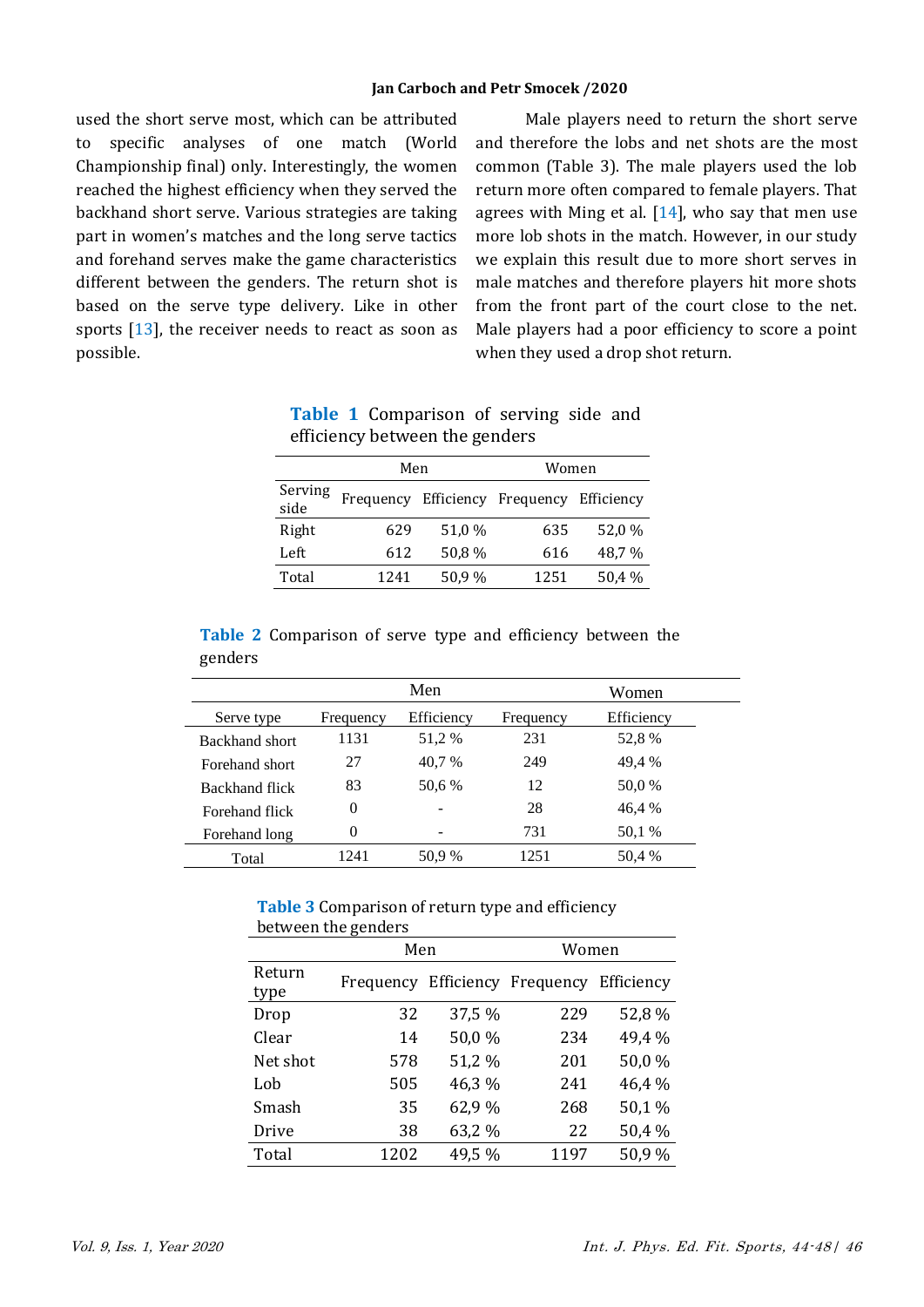#### **Jan Carboch and Petr Smocek /2020**

Allowing the server a net play may offer the receiver more chances to win the point. However, the frequency of drop return is very low due to the short serves in male matches. On the other hand, in female matches, the drop shot return was very efficient. The distribution of return type is quite equal among the drop, lob, clear, smash and net shots in female matches. This is based on the server's strategy and on the chosen serve type. From this point of view, the serving and receiving the action is more variable in female matches.

# **4. Conclusion**

We found differences in players' behavior and game characteristics between the genders. Women use mostly the forehand long serve compared to men, who prefer the backhand short serve and do not use the forehand long serve at all. The authors are aware that individual strategy affects particular matches, match parts and match development. We have a few suggestions for consideration based on our results. Women can try to use backhand short serve more often as we found the highest efficiency of all the serve types. We suggest not using the lob return shot very often in both genders due to lower efficiency.

# **References**

- [1] J. Abian-Vicen, A. Castanedo, P. Abian, J. Sampedro, Temporal and notational [10] comparison of badminton matches between men's singles and women's singles, International Journal of Performance Analysis in Sport, 13 (2013) 310-320.
- [2] D. Cabello, J.J. González-Badillo, Analysis of the characteristics of competitive badminton,  $[11]$ British journal of sports medicine, 37 (2003) 62–66.
- [3] O. Faude, T. Meyer, F. Rosenberger, M. Fries, G. Huber, W. Kindermann, Physiological characteristics of badminton match play,  $[12]$ European journal of applied physiology, 100 (2007) 479-485.
- [4] R. Valldecabres, A.M. De Benito, C.A. Casal, C. Pablos, 2015 Badminton World Championship: Singles final men's vs women's behaviours, Journal of Human Sport and Exercise, 12 (2017) S775-S788.
	- [5] S. Li, Analysis on skills and tactics of serve and return of service of Chinese badminton men doubles and foreign ones, Journal of Wuhan Institute of Physical Education, 39 (2005) 84-87.
	- [6] Z. Liu, M. Zheng, An analysis of service skill of world badminton men's doubles, Journal of Hubei Sports Science, 28 (2009) 112-118.
	- [7] W. Gawin, C. Beyer, H. Hasse, D. Büsch, How to attack the service: an empirical contribution to rally opening in world-class badminton doubles, International Journal of Performance Analysis in Sport, 13 (2013) 860-871.
	- [8] I. Hussain, S. Ahmed, A. Mohammad, A. Khan, M. Arshad Bari, Videographical Analysis of Short Service in Badminton, Journal of Education and Practice, 2 (2011) 1-5.
	- [9] Y. Hong, Y. M. Tong, "The playing pattern of the world's top single badminton players in competition – a notation analysis", Journal of Human Movement Studies, vol. 38, pp.185- 200, 2000.
		- [10] G. Laffaye, M. Phomsoupha, F. Dor, Changes in the Game Characteristics of a Badminton Match: A Longitudinal Study through the Olympic Game Finals Analysis in Men's Singles, Journal of sports science & medicine, 14 (2015) 584- 590.
			- H. L. Chen, T. C. Chen, Temporal structure comparison of the new and conventional scoring systems for men's badminton singles in Taiwan, Journal of Exercise Science and Fitness, 6 (2008) 34–43.
			- E. Oswald, A computer aided comparison of the playing pattern of the world's top male players and Austrian top male players in single badminton, University of Viena, Austria, (2006).